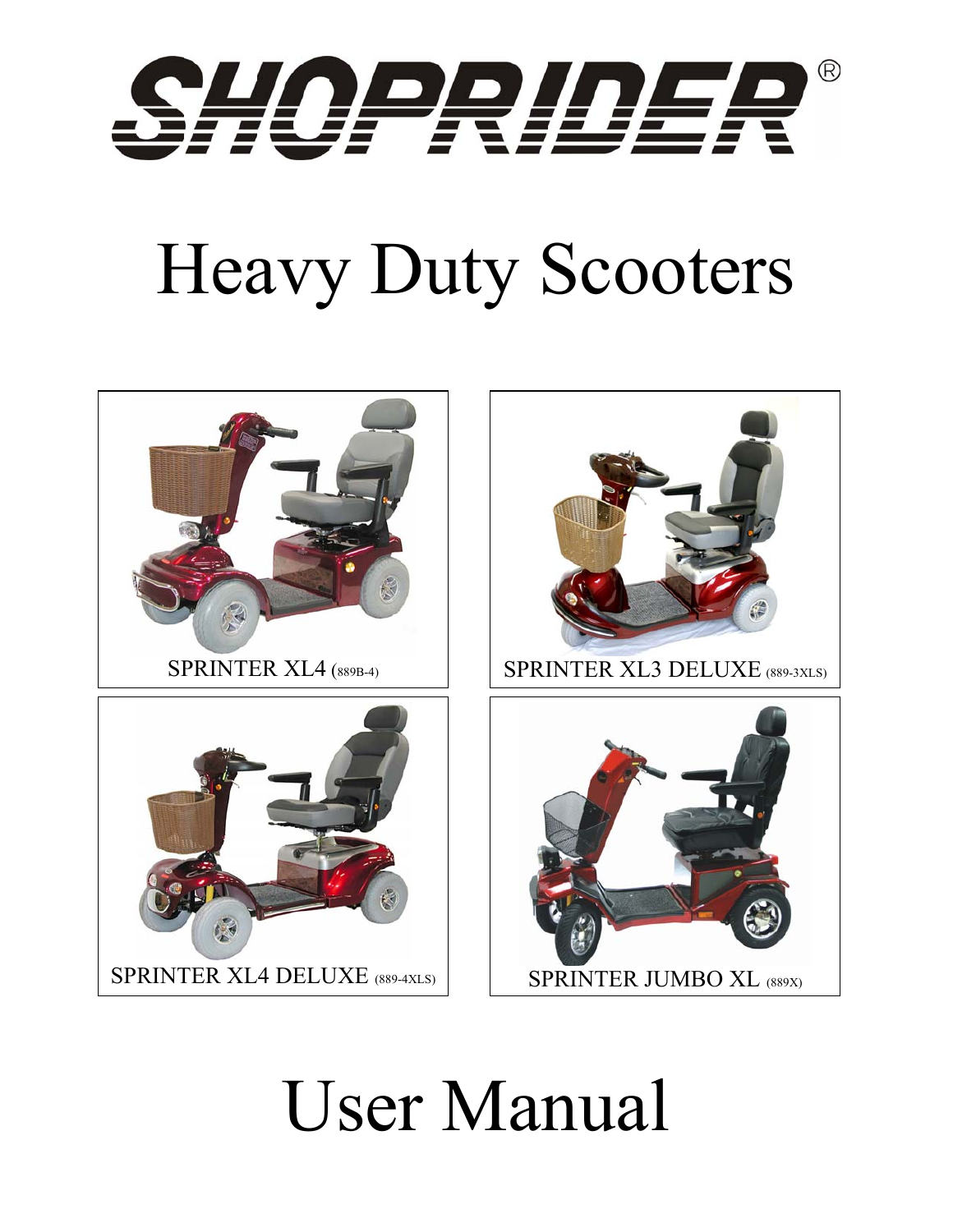## **Contents**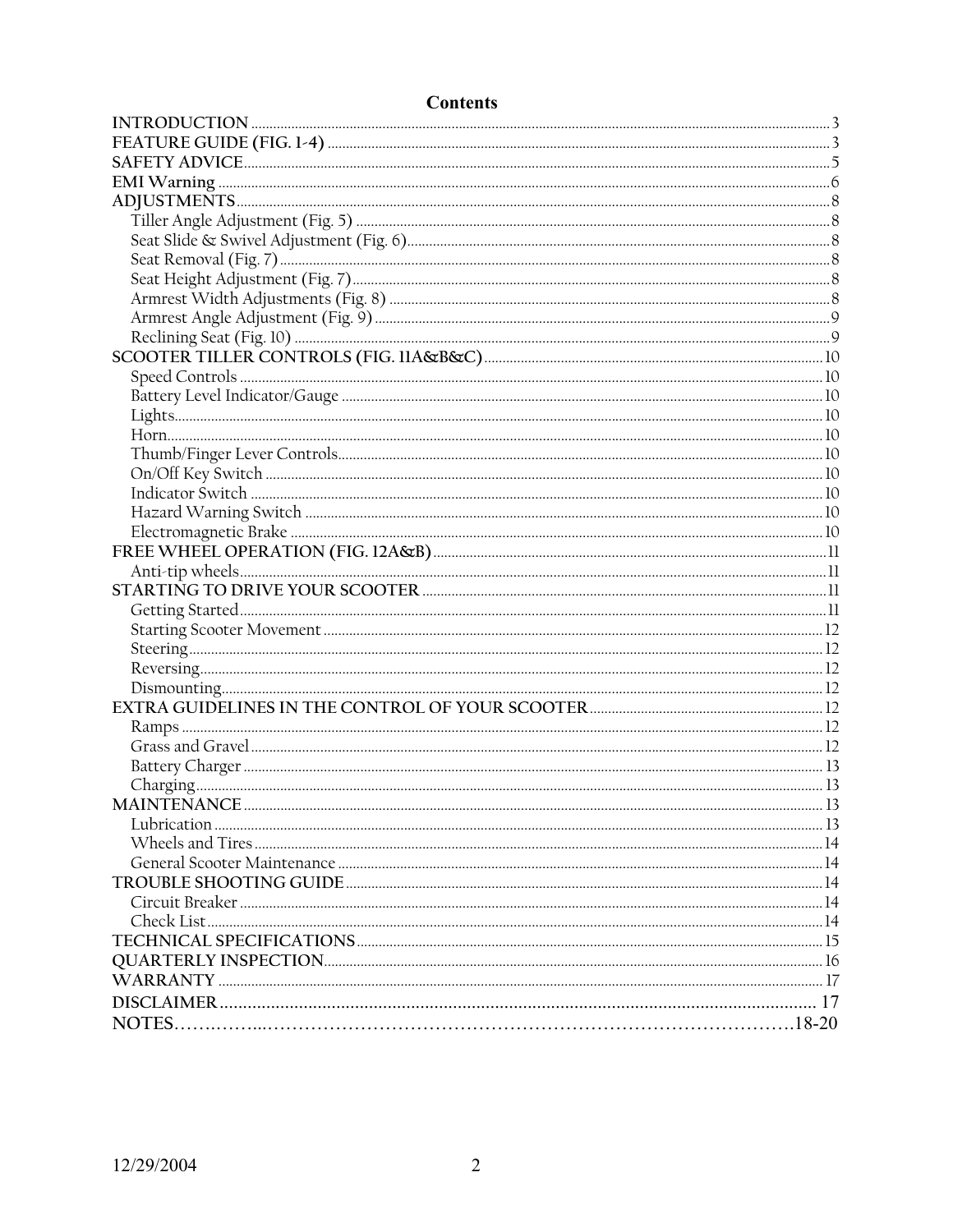## **INTRODUCTION**

Congratulations on your purchase of the Shoprider® scooter. Your Shoprider® scooter incorporates the latest innovative designs patented and only available on a Shoprider® scooter. Your scooter may be used in both indoors and outdoors. Direct drive transaxles and electromagnetic brakes give a safe and efficient ride. This Shoprider® scooter is designed for persons with limited mobility.

#### *Please ensure that you read this manual carefully, it is important for your safety that you understand the guidelines and instructions given.*

## **FEATURE GUIDE (FIG. 1-4)**

## **Sprinter XL4 (Figure 1)**

- 1. Tiller control head
- 2. Head light
- 3. Anti-Tip wheels
- 4. Side reflectors
- 5. Adjustable width armrests
- 6. Swivel seat
- 7. Seat height adjustment
- 8. Fold down seat
- 9. Foot rest
- 10. Tiller steering column and steering wheel angle adjustment
- 11. Front bumper
- 12. Detachable basket
- 13. Battery charging inlet

## **Sprinter XL3 Deluxe (Figure 2)**

- 1. Delta tiller control head
- 2. Head lights and indicators
- 3. Rear lights and indicators
- 4. Side reflectors
- 5. Adjustable width armrests
- 6. Swivel and sliding seat
- 7. Seat height adjustment
- 8. Reclining captain's seat
- 9. Foot rest
- 10. Tiller steering column and steering wheel angle adjustment
- 11. Detachable basket
- 12. Battery charging inlet



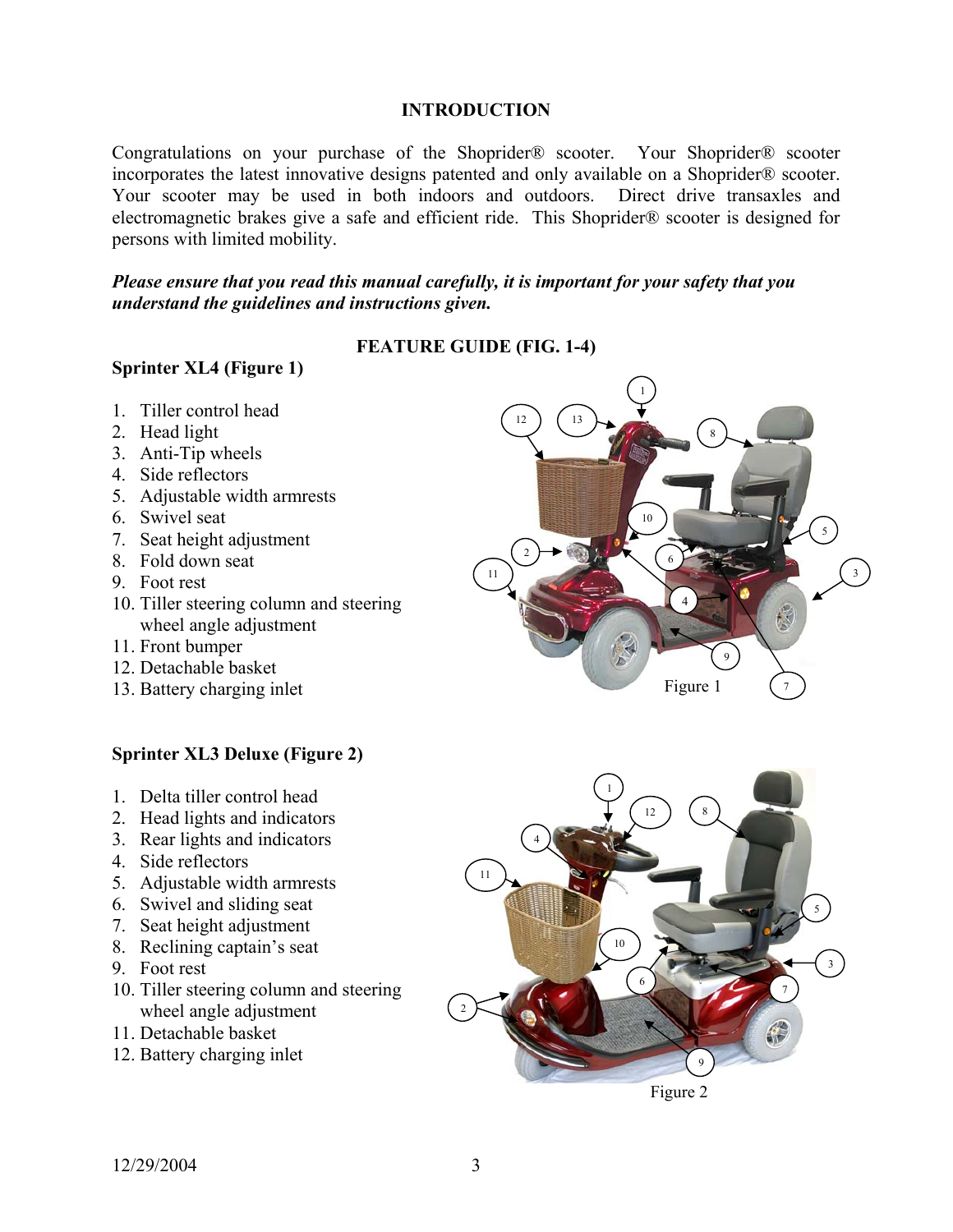## **Sprinter XL4 Deluxe (Figure 3)**

- 1. Delta tiller control head
- 2. Head lights and indicators
- 3. Rear lights and indicators
- 4. Adjustable width armrests
- 5. Swivel and sliding seat
- 6. Seat height adjustment
- 7. Reclining captain's seat
- 8. Foot rest
- 9. Tiller steering column and steering wheel angle adjustment
- 10. Detachable basket
- 11. Emergency hand brake
- 12. Front suspension



Figure 3

## **Sprinter Jumbo XL (Figure 4)**

- 1. Tiller control head
- 2. Head light
- 3. Rear lights
- 4. Turn signal indicators
- 5. Adjustable width armrests
- 6. Swivel and sliding seat
- 7. Seat height adjustment
- 8. Black leatherette pillow-top reclining captain seat
- 9. Foot rest
- 10. Tiller steering column and steering wheel angle adjustment
- 11. Detachable basket
- 12. Emergency hand brake
- 13. Front suspension

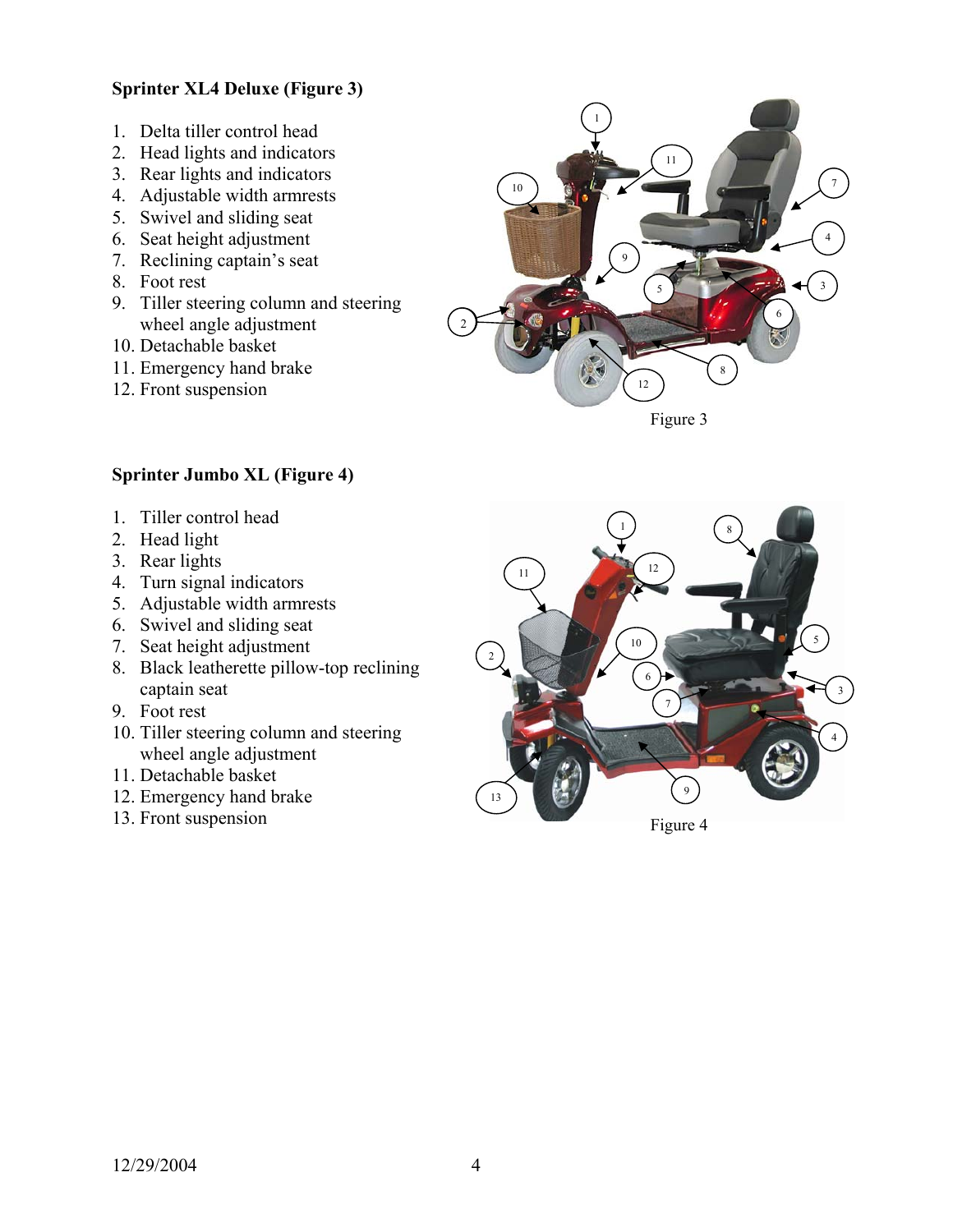## **SAFETY ADVICE**

- Do not carry passengers.
- Do not exceed inclines over 8 degrees (14% grade).
- Do not turn on steep inclines.
- Do not turn suddenly at high speeds.
- Do not get on or off the scooter unless the brake is on and the scooter is switched off.
- Do not switch off the scooter while the scooter is moving.
- Do not drive the scooter where you can not safely or legally walk.
- Do not drive scooter on roads, streets, or highways.
- Do not attempt to drive over curbs greater than 2 inches (5cm.) in height. Doing so could cause your scooter to turn over, causing injury or damage to the scooter. For curbs less than 2 inches, always approach them at an angle of 90 degrees and at a low speed.
- Do not drink or use a mobile phone when driving your scooter.
- Do not exceed the suggested user weight limit. Doing so, could cause personal injury and invalidate the warranty.
- Always keep your feet on the scooter when moving.
- Consult your doctor if there is any doubt about your ability to use a scooter safely.
- Always slow down and proceed carefully when traveling over rough or uneven ground.
- For individuals with balance problems, practice getting on the scooter with the assistance of a qualified healthcare professional.
- If equipped, DO NOT operate scooter without anti-tip wheels installed.
- Do not use an escalator to move a scooter between floors. Serious injury could occur.
- Do not drive the scooter on an incline that has oil, water or ice film on it.
- Do not try to lift the scooter by its seat, tiller, rear chassis cover, or any removable parts. Any of these could cause injury to the user or damage to the scooter.
- Do not use parts or accessories that are not authorized by Shoprider® Mobility Products Inc.
- Before sitting in or exiting the scooter, REMOVE the key from the ignition. This will insure the POWER is off and the scooter can not move under its own power.
- As a general precaution, always remove the key from the ignition while the scooter is not in use. This will prevent use by untrained and unauthorized persons.
- Do not connect any medical device to the scooter battery. This could cause failure of the device, the scooter and personal injury.
- Make sure the tiller and seat are properly adjusted to the user or damage and injury could result.
- Shoprider® Mobility Products doesn't recommend that scooter users be transported in a vehicle WHILE they are in the scooter…and will not be responsible for any injury or damage that might result.
- Do not use the scooter in the rain, near a shower or in a damp bathroom, or any other wet environment. Direct exposure to rain or dampness could cause the scooter to electrically malfunction and prematurely rust.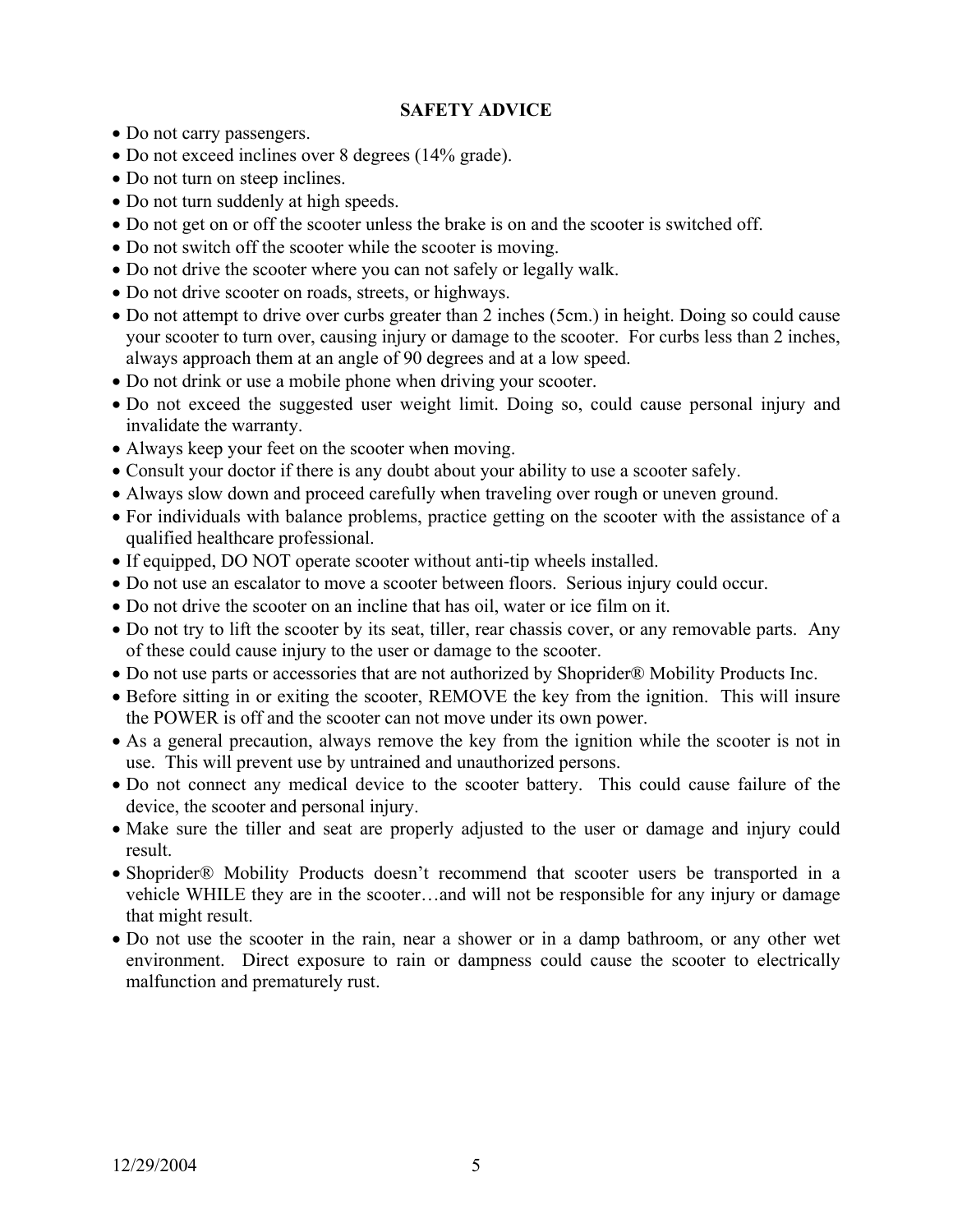#### **EMI Warning**

Shoprider® scooters may be susceptible to electromagnetic interference (EMI), which is a kind of interfering electromagnetic energy (EM) emitted from sources such as radio stations, TV stations, amateur radio (HAM) transmitters, two-way radio, and cellular phones. The interference (from radio wave sources) can cause the scooter to release its brakes, move by itself, or move in unintended directions. It can also permanently damage the scooter's control system. The sources of radiated EMI can be broadly classified into three types:

1. Hand-held portable transceivers (transmitters-receivers) with the antenna mounted directly on the transmitting unit. Examples include: citizens band (CB) radios, "walkie talkie", security, fire and police transceivers, cellular telephones, and other personal communication devices.

## **NOTE! Some cellular telephones and similar devices transmit signals while they are ON, even when not being used.**

- 2. Medium-range mobile transceivers, such as those used in police cars, fire trucks, ambulances, and taxis. These usually have the antenna mounted on the outside of the vehicle.
- 3. Long-range transmitters and transceivers, such as commercial broadcast transmitters (radio and TV broadcast antenna towers) and amateur (HAM) radios.

## **NOTE! Other types of hand-held devices, such as cordless phones, laptop computers, AM/FM radios, TV sets, CD players, and cassette players, and small appliances, such as electric shavers and hair dryers, so far as we know, are not likely to cause problems to the scooter.**

## **Scooter Electromagnetic Interference (EMI)**

Because EM energy rapidly becomes more intense as one moves closer to the transmitting antenna (source), the EM fields from hand-held radio sources (transceivers) are of special concern. It is possible to unintentionally bring high levels of EM energy very close to the scooter's control system while using these devices. This can affect scooter movement and braking. Therefore, the warnings listed below are recommended to prevent possible interference with the control system of the scooter.

## **WARNINGS**

- 1. Do not operate hand-held transceivers (transmitters-receivers), such as citizens band (CB) radios, or turn ON personal communication devices, such as cellular phones, while the scooter is turned ON.
- 2. Be aware of nearby transmitters, such as radio or TV stations, and try to avoid coming close to them.
- 3. If unintended movement or brake release occurs, turn the scooter OFF as soon as it is safe.
- 4. Be aware that adding accessories or components, or modifying the scooter may make it more susceptible to EMI.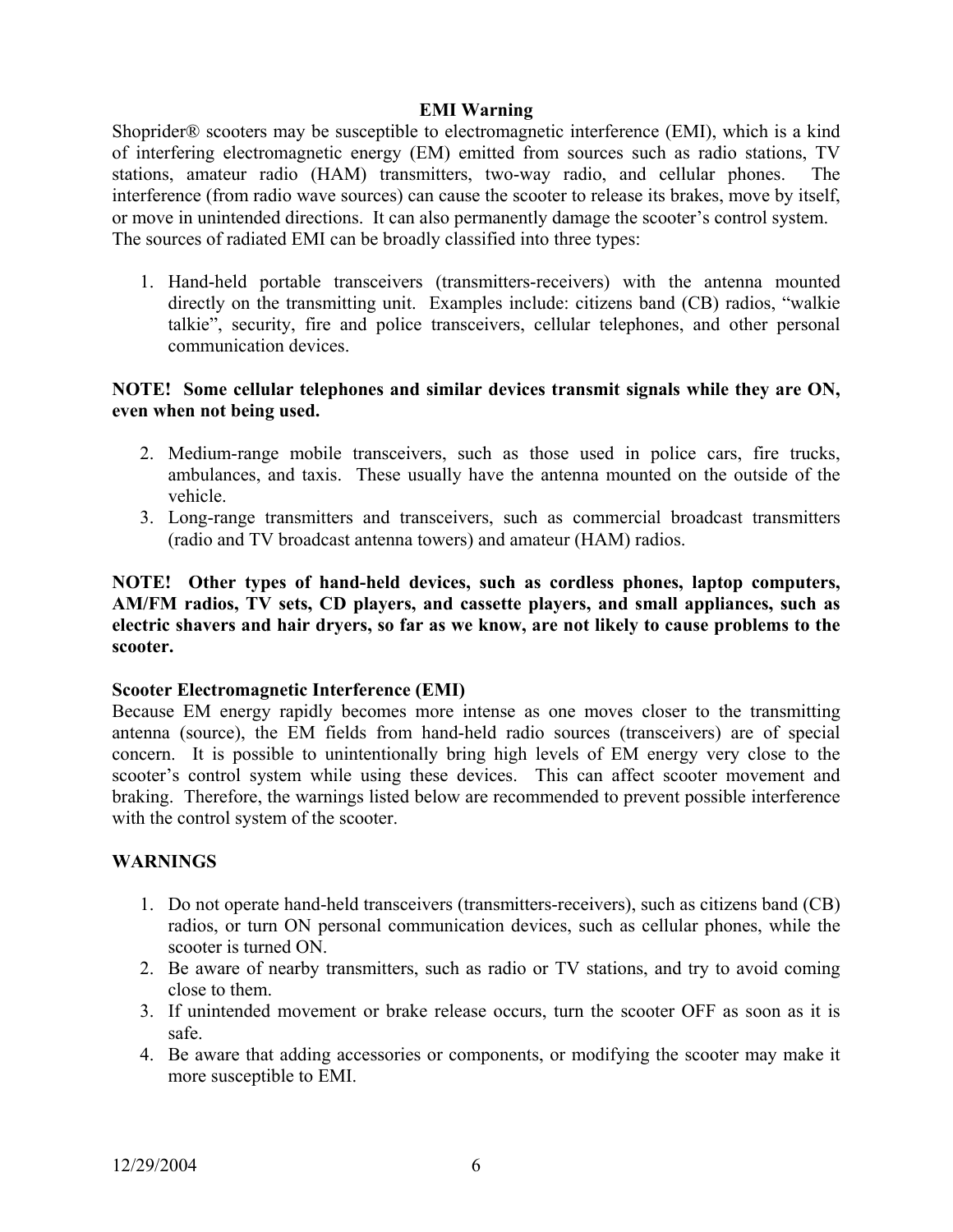## **NOTE! There is no easy way to evaluate the overall immunity of the scooter.**

5. Report all incidents of unintended movement or braking to your Shoprider® provider, and note whether there are sources of EMI nearby.

*WARNING: Shoprider® Mobility Products is not responsible for damage or injury incurred due to improper and unsafe use of our scooter.*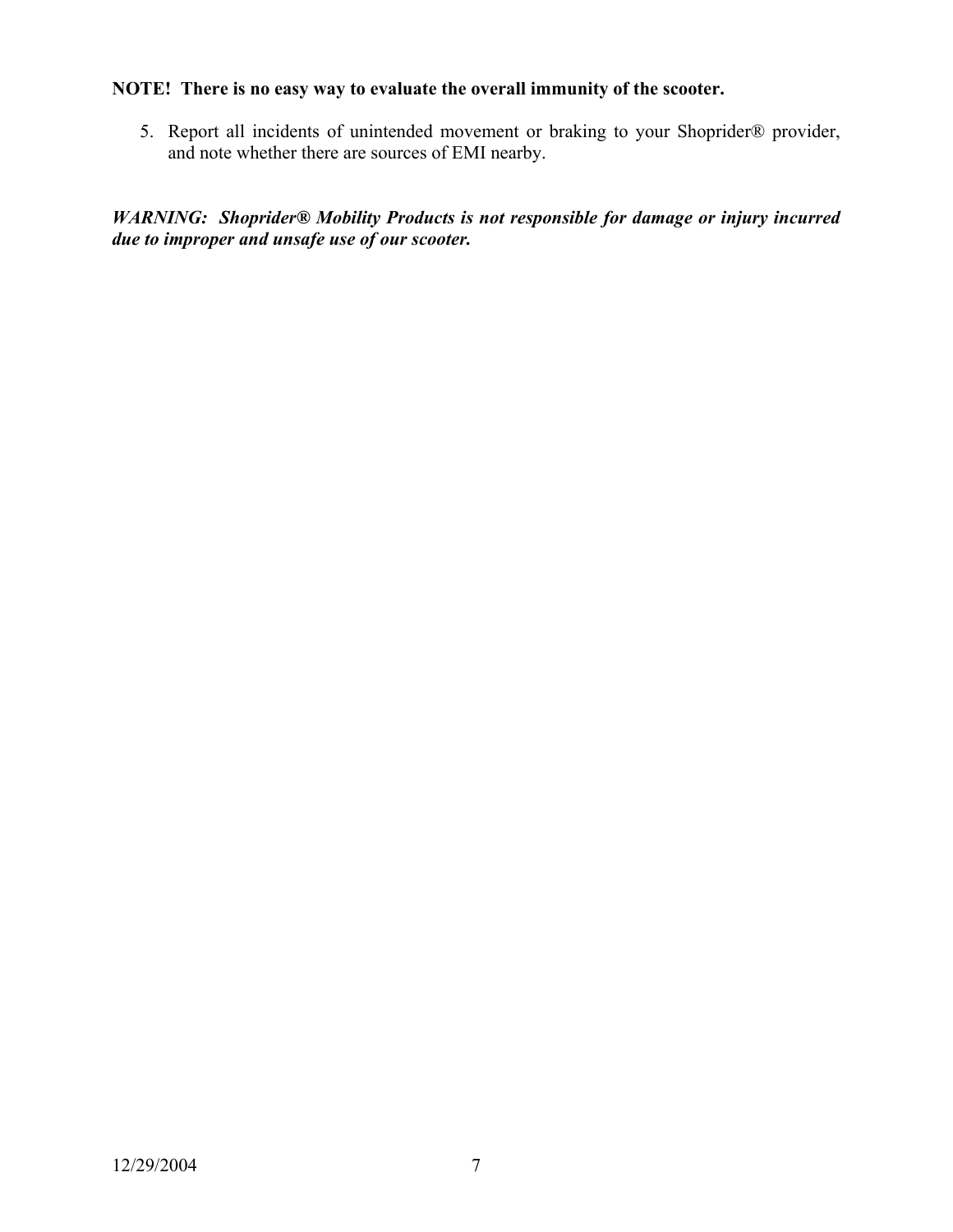#### **ADJUSTMENTS**

#### **Tiller Angle Adjustment (Fig. 5)**

On the left hand side at the base of the tiller is a red lever. Push the lever to release the pin and select the desired tiller angle. Refit the pin into one of the five location holes to lock tiller in place.

## *DO NOT DRIVE SCOOTER IF TILLER IS NOT SECURED.*

#### **Seat Slide & Swivel Adjustment (Fig. 6)**

Pulling up on the seat black slide lever allows the seat position to be adjusted forward or backward. Release the lever and the seat will lock in that position. Under the right side of the seat there is a spring loaded red lever. Pulling up on the lever allows the seat to swivel, when released the seat will lock into one of four positions.

#### **Seat Removal (Fig. 7**)

Fold down the back of the seat. Pull up the red swivel seat adjustment lever *(fig. 6)* and lift seat off. Remove the hand knob and locking pin that secures the seat adaptor. Lift the seat adaptor out of the seat post.

#### **Seat Height Adjustment (Fig. 7)**

Remove seat as described above. Loosen the seat tightening hand knob. The seat height can be adjusted to 5 different settings by inserting the steel locking pin in the required hole. Retighten the hand knob and replace the seat.

#### **Armrest Width Adjustments (Fig. 8)**

On the underside of the seat there are two hand knobs, one either side. Loosening the hand knob allows the arm rest to be adjusted to the required width, or removed for transportation.

#### *DO NOT USE SCOOTER WITHOUT THE ARM RESTS BEING FITTED & SECURED.*





Figure 7



Figure 8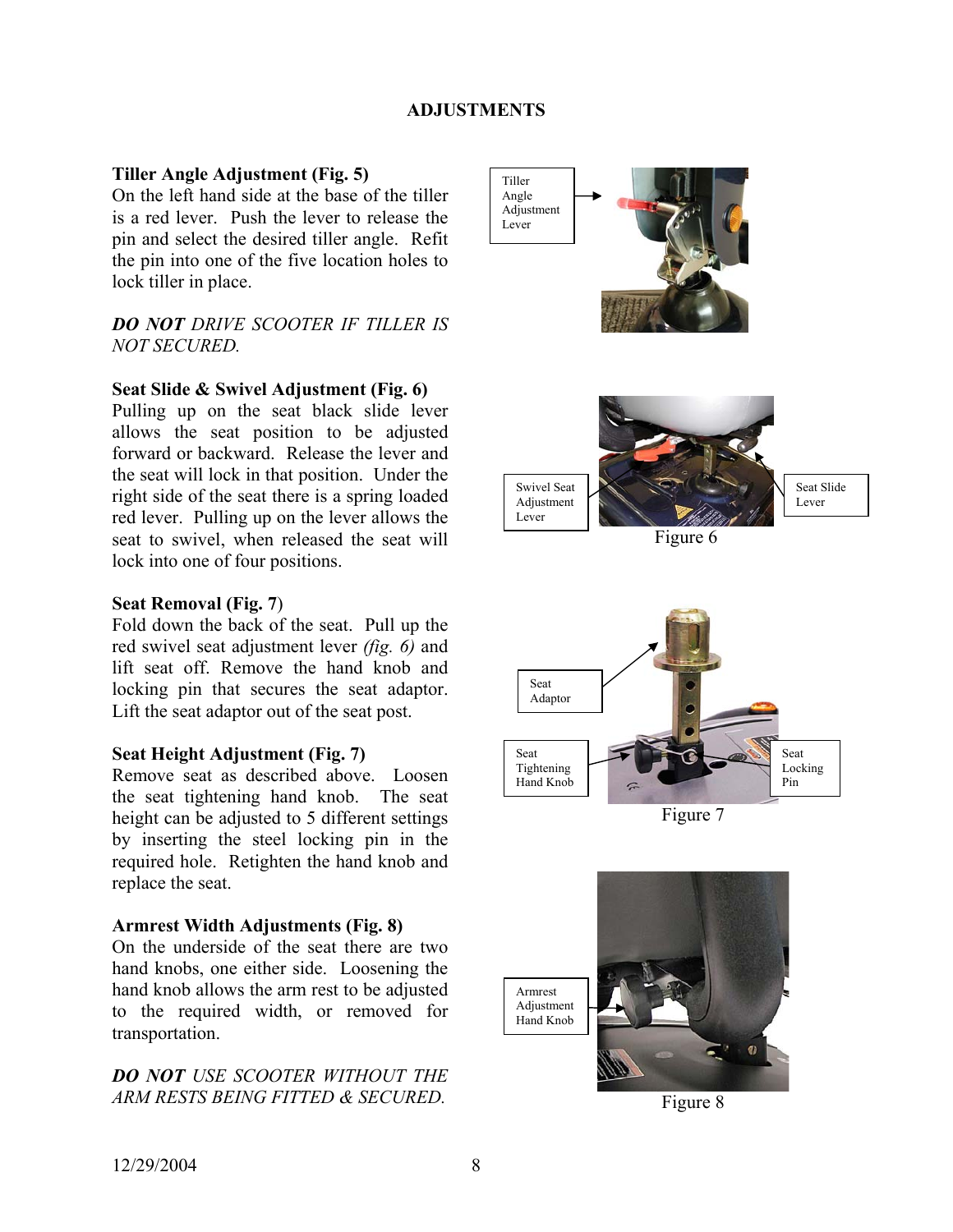#### **Armrest Angle Adjustment (Fig. 9)**

Flip up the armrests to allow access to the adjustment screw and lock nut, unscrew the lock nut and screw the bolt in or out to increase or decrease the angle. Re-tighten the lock-nut.

The armrests are set parallel to the floor at the factory.



Figure 9

#### **Reclining Seat (Fig. 10)**  *Sprinter XL4 Deluxe & Sprinter XL3 Deluxe*

The Sprinter XL4 Deluxe and Sprinter XL3 Deluxe come standard with a reclining seat. The reclining seat lever is located on the left side below the armrest. Simply pull the lever up to adjust. This feature also allows the seat to be folded down.



Figure 10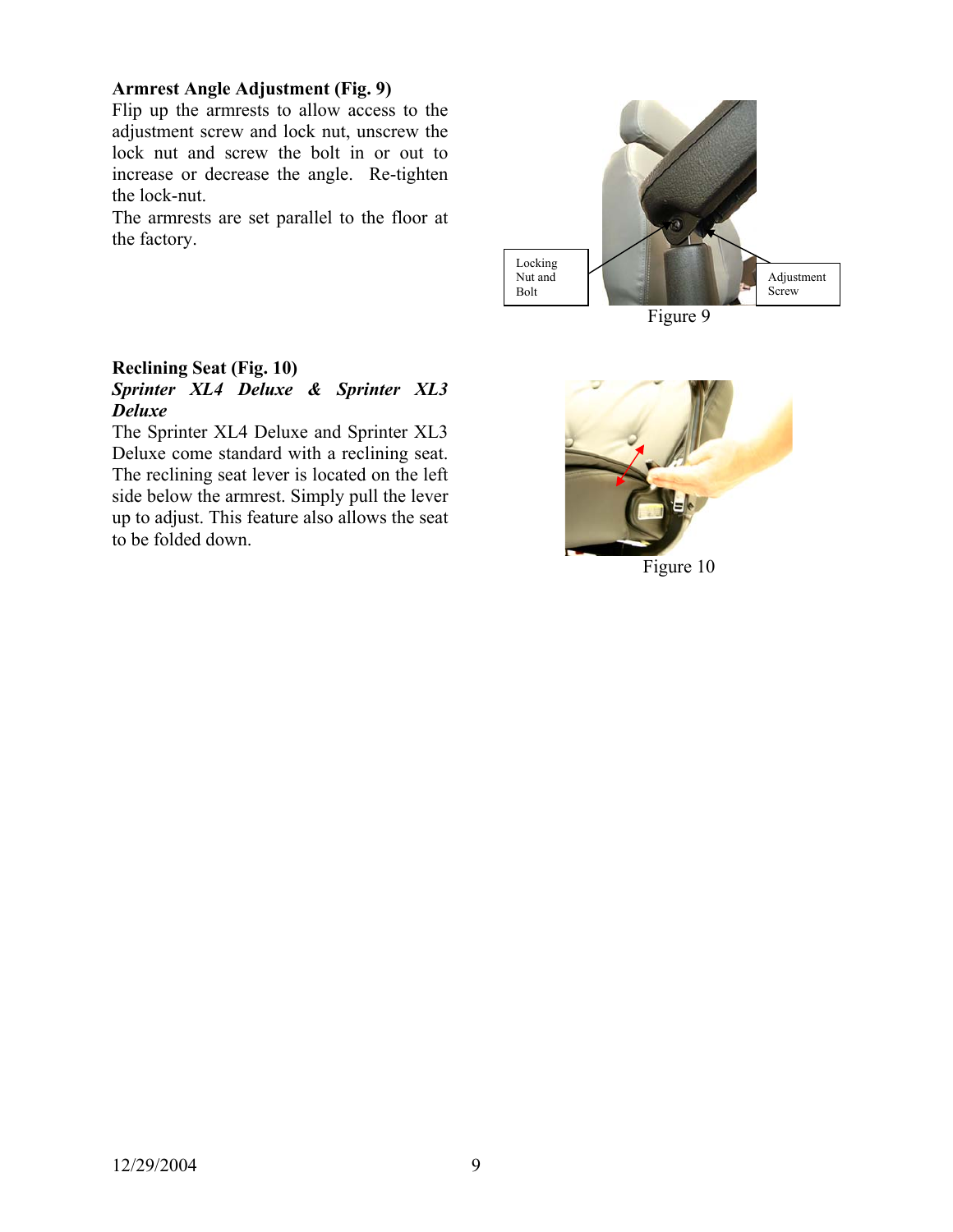## **SCOOTER TILLER CONTROLS (FIG. 11A, 11B & 11C)**

## **Speed Controls**

The speed control dial allows you to set a speed between 1 (minimum) and 10 (maximum).

The Sprinter XL3 Deluxe, XL4 Deluxe, and Jumbo XL are also equipped with a speed high/low switch.

## **Battery Level Indicator/Gauge**

The number of LED bars lit/where the needle rests, shows the amount of charge left in your batteries. The amount of charge will only show at its true level when the scooter is in drive.

*CAUTION – Do not allow the LED bars/gauge needle go out/down completely as complete discharge of the batteries could cause irreversible damage.* 

## **Lights**

A blue button located at tiller controls operates lights.

## **Horn**

A yellow button located at the tiller controls operates the horn.

## **Thumb/Finger Accelerator Lever Controls**

The right thumb/finger accelerator lever controls the forward motion and the left thumb/finger accelerator lever controls the reverse motion. The amount of pressure applied to each lever will determine the speed the scooter travels at. Release the lever and the scooter will slowly come to a stop.

## **On/Off Key Switch**

Insert the key in the right side of the tiller. Turn the key and the LED bars will light up/needle gauge will move to the right. There is a delay before the thumb/finger lever accelerator control can be operated, while the controller checks the circuits.

## **Indicator Switch**

*Sprinter XL4/XL3 Deluxe, Sprinter Jumbo XL* Operates turn indicator lights.

## **Hazard Warning Switch**

 *Sprinter XL4/XL3 Deluxe & Jumbo XL*  A red button operates all hazard flashers.

## **Electromagnetic Brake**

The brake is automatically operated when the thumb/finger accelerator control levers are released. There is a slight delay when the scooter decelerates; this allows the scooter to come to a smooth stop.







Figure 11B *Sprinter XL3 Deluxe & Sprinter XL4 Deluxe* 



Figure 11C *Sprinter Jumbo XL*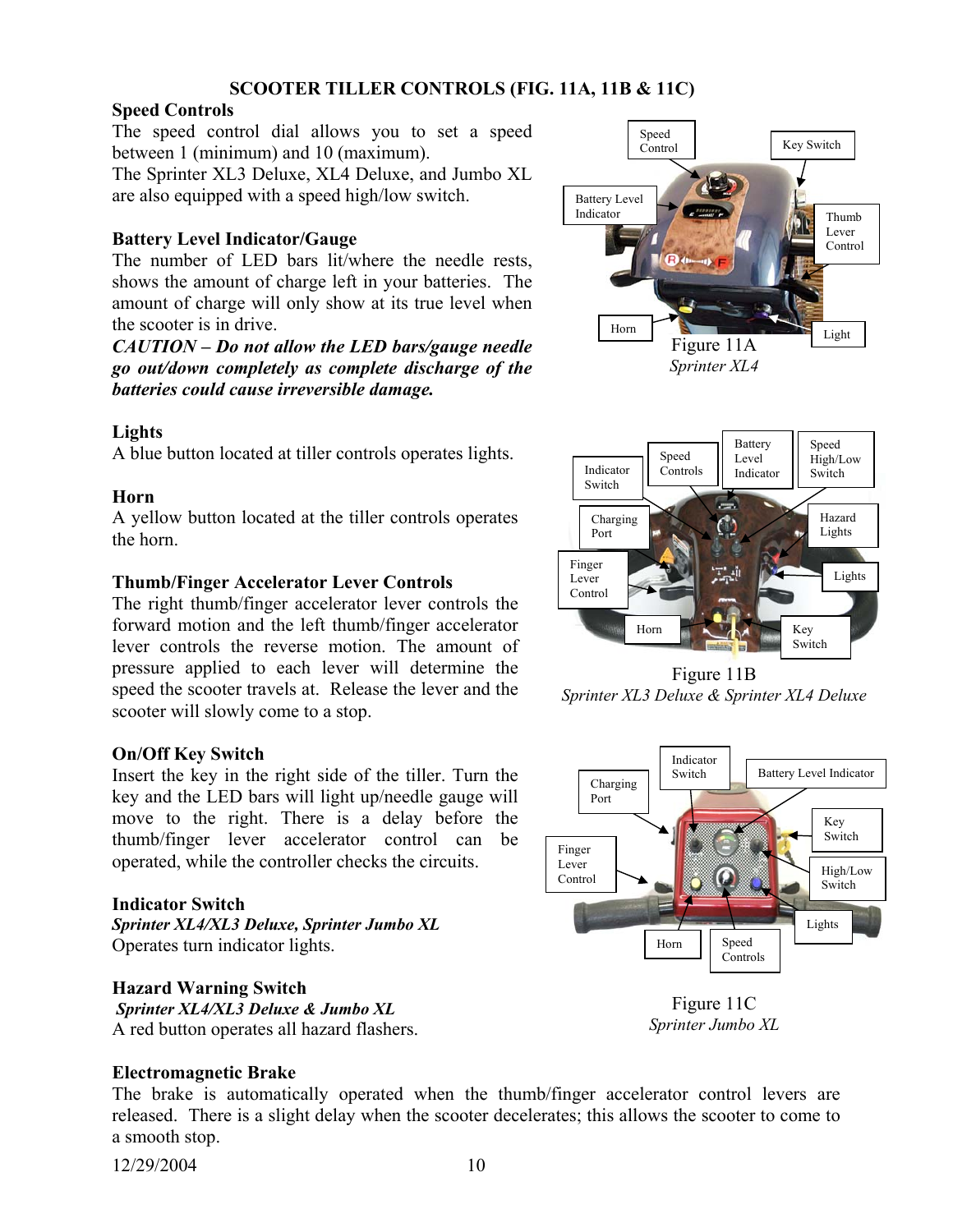## **FREE WHEEL OPERATION (FIG. 12A & 12B)**

The free wheel lever allows you to put the scooter in neutral and push it. The free wheel release lever is located toward the inside of the rear wheel (Fig. 12A & 12B). To push the scooter (neutral), push the free wheel lever down. To put the scooter in gear (drive), lift the lever up. The scooter will not operate when the lever is down (neutral).

#### *WARNING! For safety, always put the scooter into gear (lever up) after pushing or rolling scooter. Failure to do so may result in injury.*

## **Anti-tip Wheels**

The anti-tip wheels are located at the rear of the scooter frame (Sprinter XL4) (Fig. 12B). The scooter should not be used unless the anti-tipping wheels are in place.

*Shoprider® Mobility Products is not responsible for damage or injury incurred due to improper or misuse of the scooter.* 



*Sprinter Jumbo XL* 



#### **STARTING TO DRIVE YOUR SCOOTER**

#### **Getting Started**

- You must charge your scooter completely before first time use  $(8-12$  hours).
- Select a level area with plenty of space.
- Mount the scooter, either by lifting the arm and sliding onto the seat or rotate the seat outwards, mount and then rotate the seat back to face the tiller.
- Adjust the tiller and seat as previously described.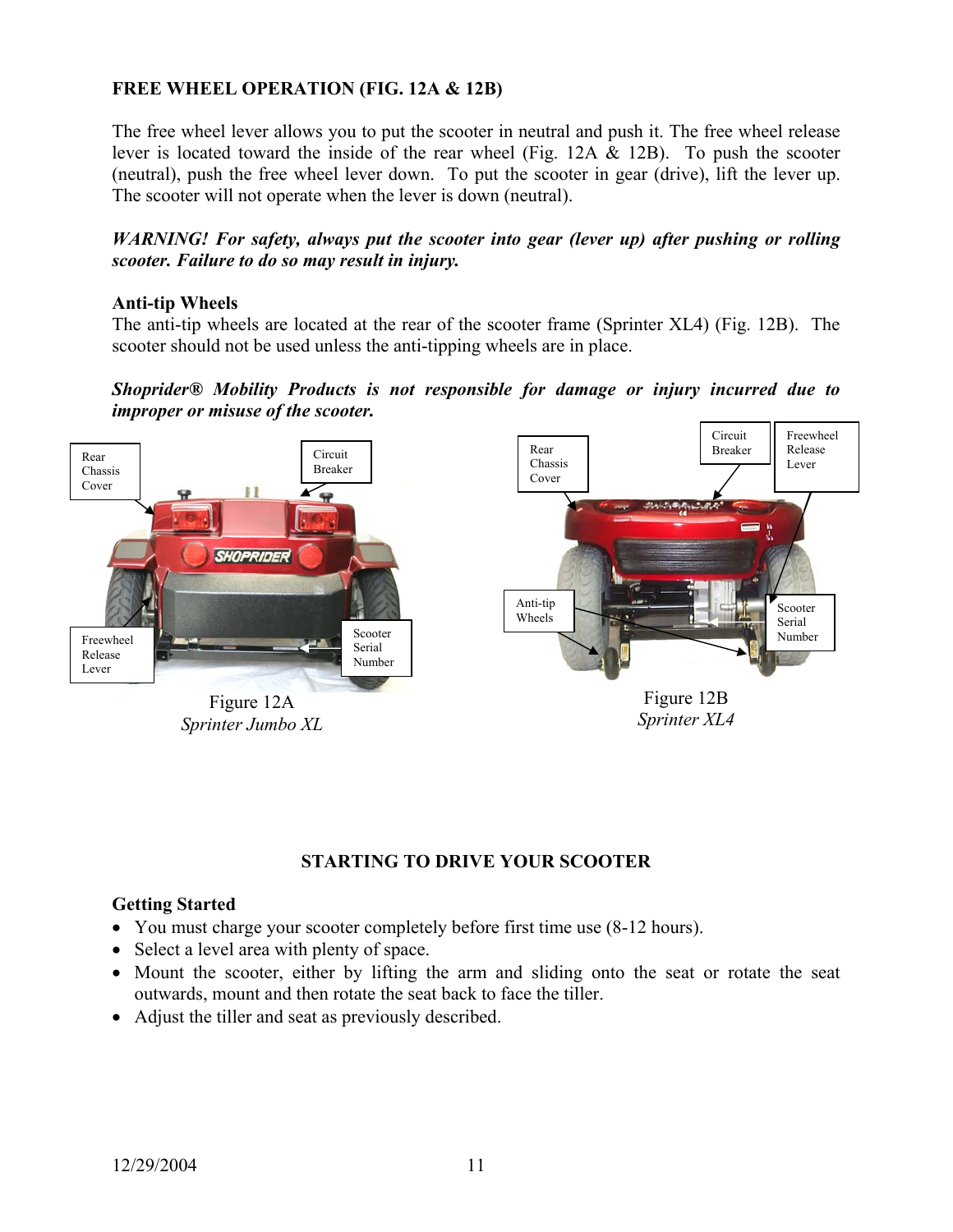#### **Starting Scooter Movement**

- Ensure that you are seated in a comfortable position.
- Turn the key to the ON position.
- Your speed setting should be on 1 or 2. If equipped, set the speed high/low switch to low.
- Pull/press your right hand finger/thumb lever, the scooter will move forward slowly. The further you pull/press the faster the scooter goes but will only reach the speed level that has been selected.
- Release the lever and the scooter will slowly come to a stop as the magnetic brake is automatically applied.

#### **Steering**

Steering the scooter is light and easy. Ensure when starting off you give a wide clearance when turning so that the rear wheels clear any obstacle that you are passing. When steering through limited spaces such as a doorway or when turning around, turn the tiller handles where you want to go and apply power gently. The scooter will turn very tightly, but will still move with complete stability as long as the speed is not too high.

#### **Reversing**

Before reversing ensure that the area behind is free from any hazards or obstructions. Adjust your speed setting to a low setting before you reverse. Pull/press the left finger/thumb lever, and steer wide of all corners and obstacles.

#### **Dismounting**

Before dismounting ensure that the key is turned to the off position. Raise the arm rest to slide off the seat or turn the swivel seat outward.

*CAUTION: Please ensure that care is exercised when mounting or dismounting the scooter and that the tiller, seat back and foot rest are not used for support. For support, use the arm rests.* 

#### **EXTRA GUIDELINES IN THE CONTROL OF YOUR SCOOTER**

#### **Ramps**

The stability of your scooter is governed by several factors such as the seating position, the angle of the slope and your height and weight. When approaching an incline, do so directly and not at an angle and whenever possible avoid making turns. When going down a ramp or slope keep the speed settings to slow. This will ensure there is a safe controlled descent. When the thumb/finger levers are released the scooter will slowly come to a stop.

#### *Caution - Do not turn the key off while the unit is in motion.*

#### **Grass and Gravel**

Please follow the guidelines previously given and your scooter will perform admirably over many surfaces. Avoid long grass, loose gravel and sand.

#### *NOTE: You should not operate your scooter in wet weather or on wet surfaces.*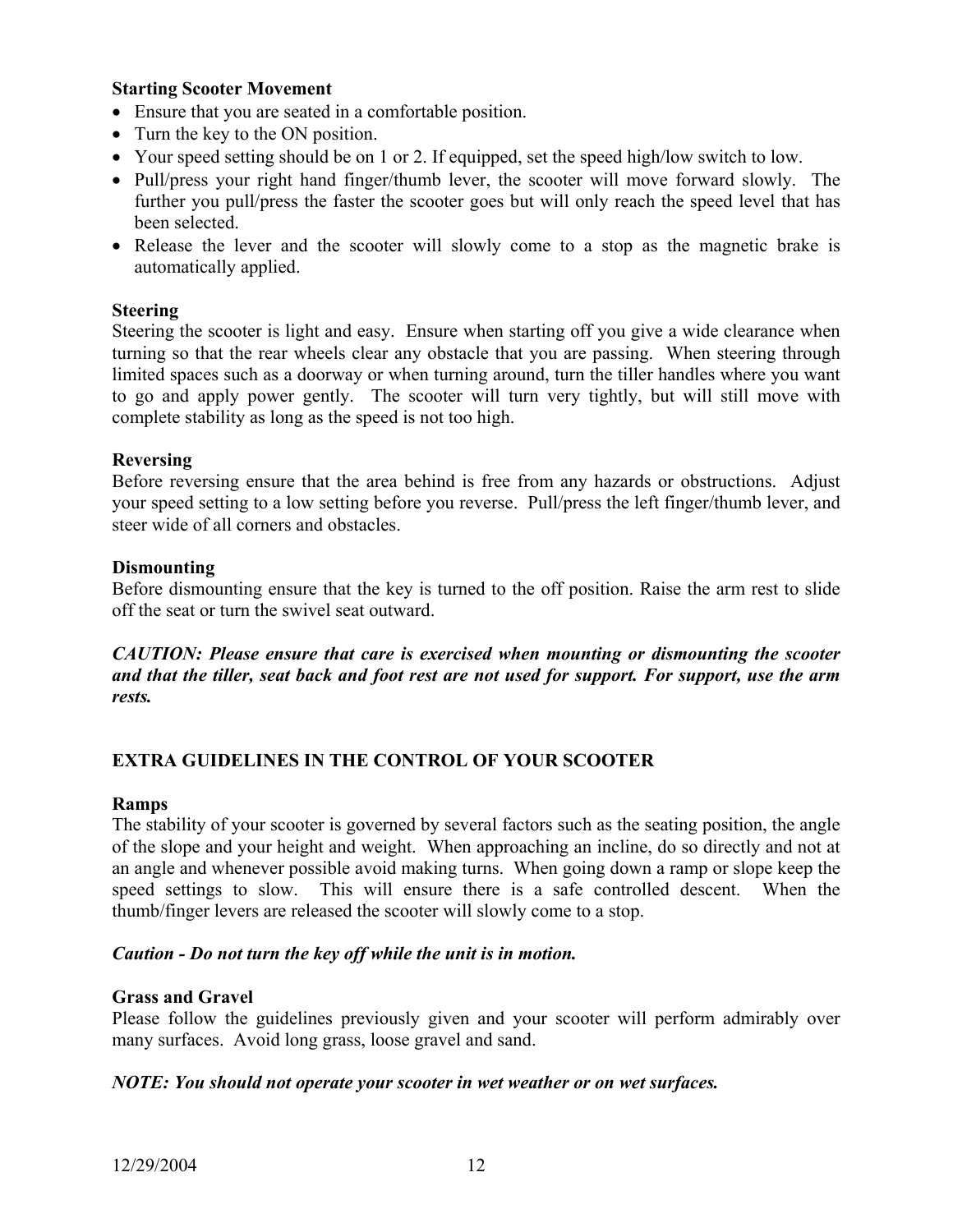## **BATTERIES AND BATTERY CHARGER**

All Shoprider® Heavy Duty scooters require two maintenance free, sealed lead acid batteries or gel batteries. Battery performance can be affected by temperature, terrain, condition of battery, the weight of the user, etc. The battery level indicator/gauge is only a guide and is most effective when the scooter is in drive, only then is the true battery discharge level displayed.

- When the scooter stops the battery level indicator may indicate full (no load on batteries).
- An active user can use up to 30% of battery capacity or more per day.
- Inactive users may only use 50% of battery capacity in a week.
- In both these instances the batteries should be put on charge over night.

## **Battery Charger**

Batteries required for your scooter are specially designed. All Shoprider® scooters require a Shoprider® automatic battery charger. These chargers have an electronic switch that will terminate the charge when the batteries are fully charged. All Shoprider® chargers rely on a specific minimum feed-back voltage signal from the batteries in order to begin the charging cycle. If the batteries are severely discharged, the charger does not receive the required feed-back signal and the charger will not charge the batteries. Please contact your authorized Shoprider® provider for assistance.

The battery charger supplied for the Shoprider® Sprinter XL3 Deluxe, Sprinter XL4 Deluxe, and Sprinter Jumbo XL scooters are 24 volt 8 amp transformer type off-board chargers. The battery charger supplied for the Shoprider® Sprinter XL4 scooter is a 24 volt 3 amp transformer type off-board charger.

## **Charging**

*Charge the batteries completely (8-12 hours) prior to first time use.* To charge the batteries connect the plug lead into the battery-charging socket on the scooter tiller and the 3-prong A/C plug into the wall socket and switch on (8 amp charger only). **FOR Sprinter XL:** the battery charger has two lights. The red light when constant shows the battery charger is connected, if the red light flashes; there is a break in the connection. The green light flashes when the batteries are receiving charge and is constant when the charge is complete. **FOR Sprinter XL3 Deluxe, XL4 Deluxe and Jumbo XL:** The battery charger has two lights. The red light shows the battery charger is connected and has power (switched on). The second light will show a gold light while charging and a green light when the charge is complete.

*CAUTION: Always ensure that the charging lead is in good condition and has not been damaged or stretched.* 

## **MAINTENANCE**

## **Lubrication**

At six-month intervals you should lubricate the following parts with a multipurpose grease or similar lubricant:

- Seat pivot post.
- Seat release lever pinion.
- Clean and recoat axles lightly.

## *CAUTION – DO NOT USE WD40 TO LUBRICATE PARTS!! DO NOT LUBRICATE TRANSAXLE GEARS!! In the event of any difficulties please consult your provider.*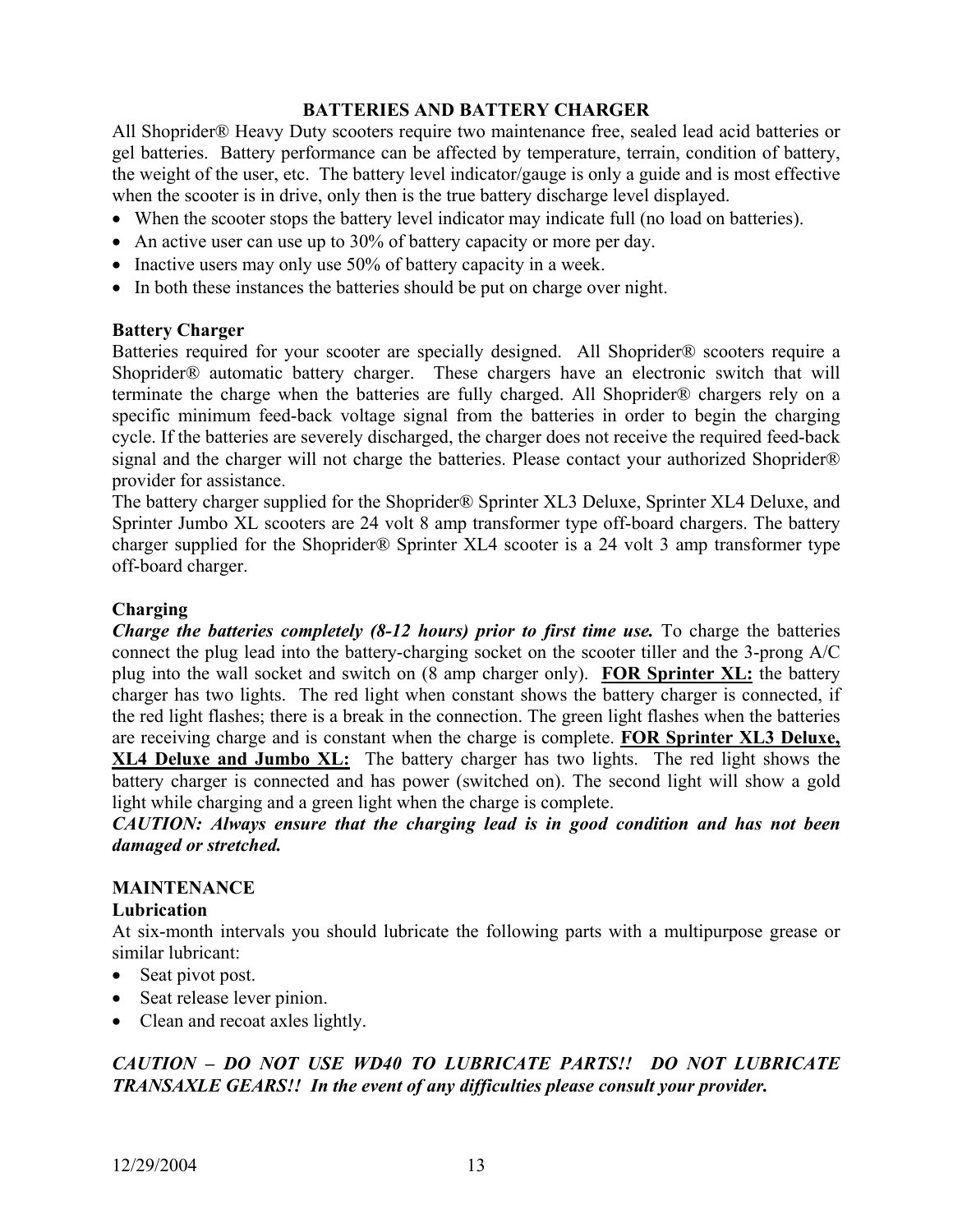#### **Wheels and Tires**

The wheels of your scooter have split rims. This allows any punctures to be repaired easily. To change the wheel remove the center 13 mm bolt and slide the wheel off its axle. Ensure that when refitting the wheel the retaining bolt is fitted with a locking washer or the screw threads are treated with lock-tite or a similar adhesive. When changing a tire the inner tube must be deflated. Remove the four bolts from the wheel and split the rim. Tire pressure is recommended to be kept at 30 psi on the rear tires, and 25 psi on the front.

#### **General Scooter Maintenance**

Every six months check the tiller base bolts, wheel axle bolts, and arm rest angle adjustment bolts and tighten as necessary. Also check the seat and arm rest tightening knobs and tighten as needed.

#### **TROUBLE SHOOTING GUIDE**

#### **Circuit Breaker**

Your scooter is fitted with the latest in electronic controls that are programmed to protect the electrical system from abnormal overloads. Fitted for extra protection is a circuit breaker, should there be a situation that your scooter stops for no apparent reason please check that the circuit breaker has not popped out or tripped. The circuit breaker can be found under the rear chassis cover accessible through a port hole under the seat.

#### **Check List**

If your scooter fails to operate, please check the following:

- Unit is switched on.
- All plugs and connectors are firmly fixed.
- Battery level shows full charge.
- Freewheeling device is in the drive position (lever down).
- Circuit breaker is reset.
- Battery fuses are not blown.

If the free wheel device has been operated with the scooter switched on, then the scooter will not operate until the ignition key has been switched off and then on again in order to reset the circuits.

Please consult your provider if your scooter does not run after checking these points.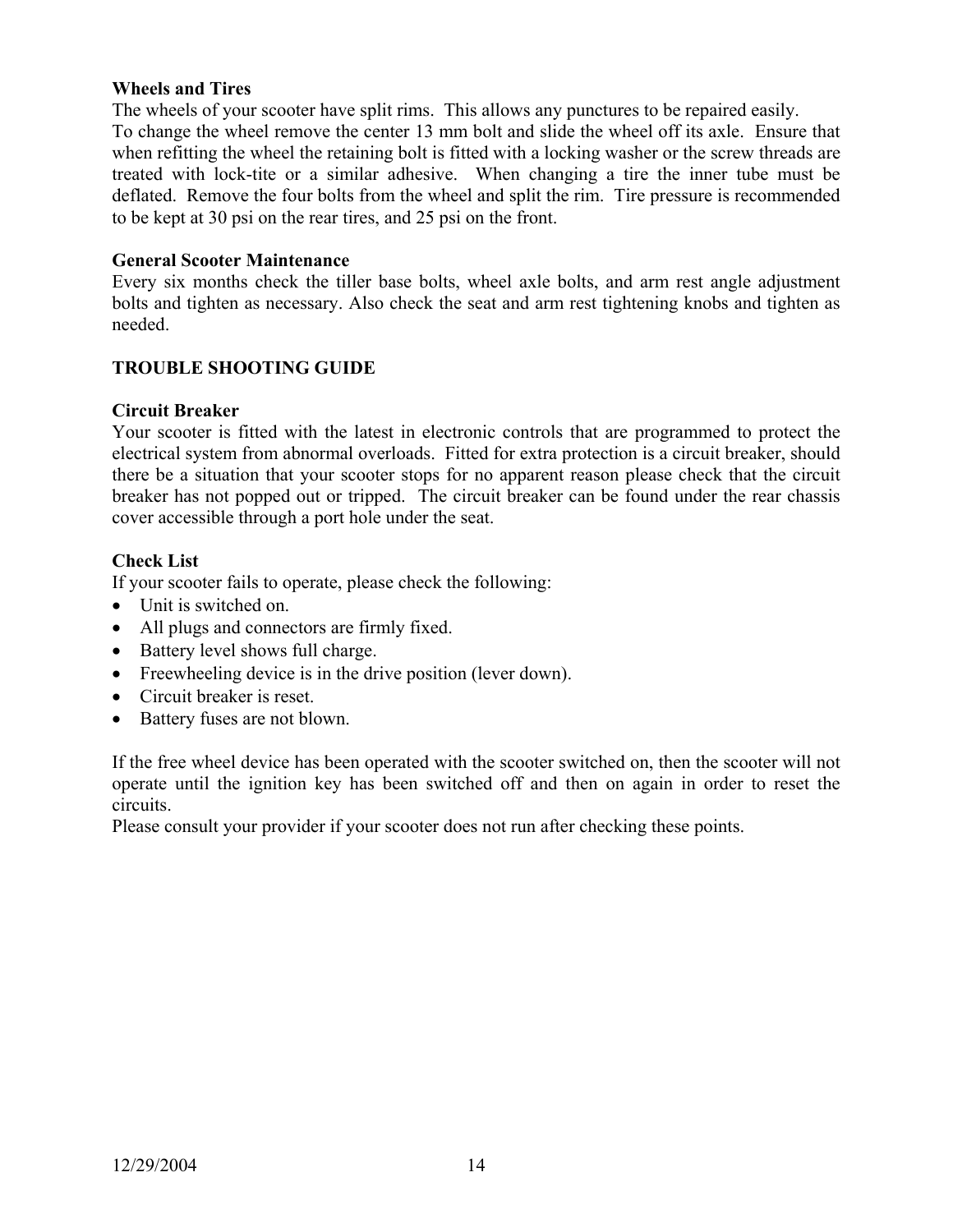#### **TECHNICAL SPECIFICATIONS**

| <b>UNIT SPECIFICATIONS</b>                                                                                                                                 |                                         | <b>Sprinter XL4</b> | <b>Sprinter XL3 Deluxe</b> | <b>Sprinter XL4 Deluxe</b> | <b>Sprinter Jumbo XL</b>        |
|------------------------------------------------------------------------------------------------------------------------------------------------------------|-----------------------------------------|---------------------|----------------------------|----------------------------|---------------------------------|
| Overall Dimensions: L <sup>1</sup> x W x H <sup>1</sup>                                                                                                    | in                                      | 52 x 23 x 30        | 51 x 27 x 35               | 53 x 27 x 34               | 56 x 25 x 37                    |
| <b>Number, Size of Tires</b>                                                                                                                               | <b>Front</b>                            | 2, 10"              | 1, 12"                     | 2, 12"                     | 2, 14"                          |
|                                                                                                                                                            | Rear                                    | $2, 10$ "           | 2, 12"                     | 2, 12"                     | 2, 14"                          |
| <b>Suggested User Weight</b><br>(on the level road)                                                                                                        | <b>lb</b>                               | <b>Max. 350</b>     | <b>Max. 500</b>            | <b>Max.</b> 500            | <b>Max. 500</b>                 |
| <b>Weight of Heaviest Part</b><br>(w/o battery, baskets and seat)                                                                                          | $\mathbf{lb}$                           | 108                 | 104                        | 115                        | 107                             |
| <b>Total Weight</b><br>(w/ batteries, basket, seat)                                                                                                        | lb                                      | 181                 | 222                        | 240                        | 310                             |
| <b>Each Battery Module Weight</b>                                                                                                                          | $\mathbf{lb}$                           | 32                  | 50                         | 50                         | 50                              |
| <b>Maximum Battery Module</b><br>Capacity                                                                                                                  | $V_A$<br>$\mathbf{h} \mathbf{x}$<br>Pcs | 12V40Ah x 2         | 12V75Ah x 2                | 12V75Ah x 2                | 12V75Ah x 2                     |
| Charger                                                                                                                                                    |                                         | Off Board (3A)      | Off Board (8A)             | Off Board (8A)             | Off Board (8A)                  |
| <b>Output Power of Motor</b>                                                                                                                               | hp(W)                                   | 1(746)              | 2(1491)                    | 2(1491)                    | 1.1(820)                        |
| Maximum Speed <sup>2</sup>                                                                                                                                 | mph                                     | $5\phantom{.0}$     | 5                          | 5                          | 8                               |
| <b>Maximum Climbing</b><br>Angle (based on user weight of<br>90kg/200lb)/Safe Climbing Angle                                                               | % $(^{\circ})$                          | 14(8)               | 14(8)                      | 14(8)                      | 14(8)                           |
| Range <sup>3</sup> (per charge w/ STD 33-<br>36AH Battery / 200<br>Ib User Weight) (After the<br>battery and<br>mechanical moving parts fully<br>break in) | mile                                    | 25                  | 25                         | 25                         | 49<br>{with 75amp<br>batteries} |
| <b>Turning Radius</b>                                                                                                                                      | in                                      | 54                  | 40                         | 72                         | 72                              |
| <b>Handle Bar</b>                                                                                                                                          | <b>Type</b>                             | <b>T-BAR</b>        | <b>DELTA</b>               | <b>DELTA</b>               | <b>T-BAR</b>                    |

**ALL SPECIFICATIONS ARE SUBJECT TO CHANGE WITHOUT PRIOR NOTICE.** 

**1. Length includes the Anti-Tip wheel. Height from floor to seat (variable).** 

**2. Driver weight may exceed weight of the unit; speed must be reduced when turning.** 

**3. The actual driving range varies with the factors shown below:** 

**a) the weight of occupant** 

- **b) ground surface**
- **c) battery conditions**

**d) type of charger** 

**e) ambient temperature** 

**f) the way of driving** 

**g) etc.**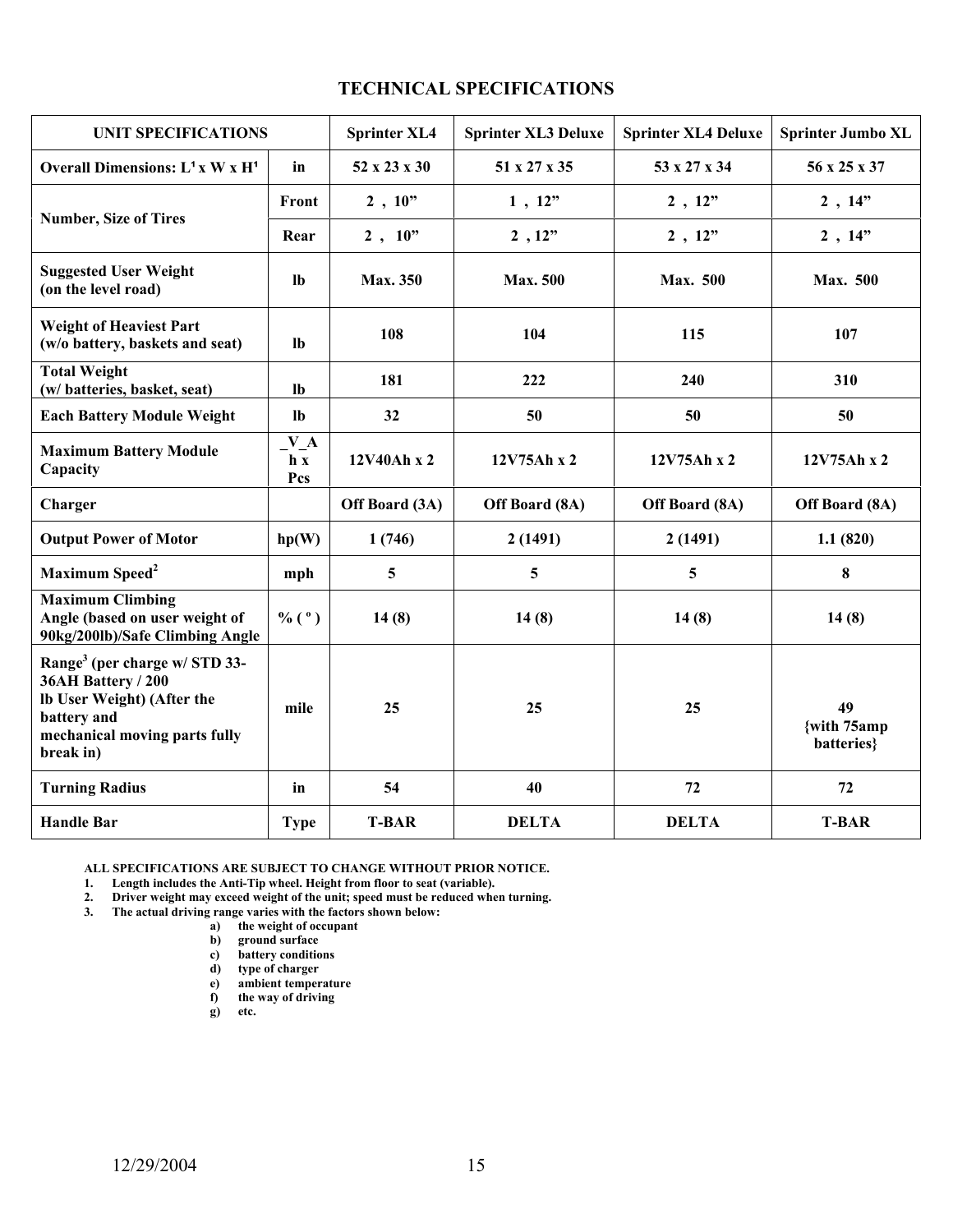## **QUARTERLY INSPECTION**

For your own safety, quarterly inspection and service on the product has to be performed and signed by an authorized provider. Maintenance records (below) should be kept at all times. The manufacturer / distributor / vendor will be indemnified from any product liability claim if the above maintenance / service requirement is not met.

## *NOTE! Regular (Monthly) inspection is strongly recommended by the manufacturer to ensure ultimate performance of the vehicle.*

| <b>Service Record:</b> |           |           | <b>Date of Purchase:</b> |           |           |  |  |  |
|------------------------|-----------|-----------|--------------------------|-----------|-----------|--|--|--|
|                        |           |           |                          |           |           |  |  |  |
| Model #:               |           | Serial #: |                          |           |           |  |  |  |
|                        |           |           |                          |           |           |  |  |  |
|                        |           |           |                          |           |           |  |  |  |
|                        |           |           |                          |           |           |  |  |  |
| M / D / Y              | M / D / Y | M / D / Y | M / D / Y                | M / D / Y | M / D / Y |  |  |  |
|                        |           |           |                          |           |           |  |  |  |
| M / D / Y              | M / D / Y | M / D / Y | M / D / Y                | M / D / Y | M / D / Y |  |  |  |
|                        |           |           |                          |           |           |  |  |  |
| M / D / Y              | M / D / Y | M / D / Y | M / D / Y                | M / D / Y | M / D / Y |  |  |  |
|                        |           |           |                          |           |           |  |  |  |
| M / D / Y              | M / D / Y | M / D / Y | M / D / Y                | M / D / Y | M / D / Y |  |  |  |
|                        |           |           |                          |           |           |  |  |  |
| M / D / Y              | M / D / Y | M / D / Y | M / D / Y                | M / D / Y | M / D / Y |  |  |  |
|                        |           |           |                          |           |           |  |  |  |
| M / D / Y              | M / D / Y | M / D / Y | M / D / Y                | M / D / Y | M / D / Y |  |  |  |
|                        |           |           |                          |           |           |  |  |  |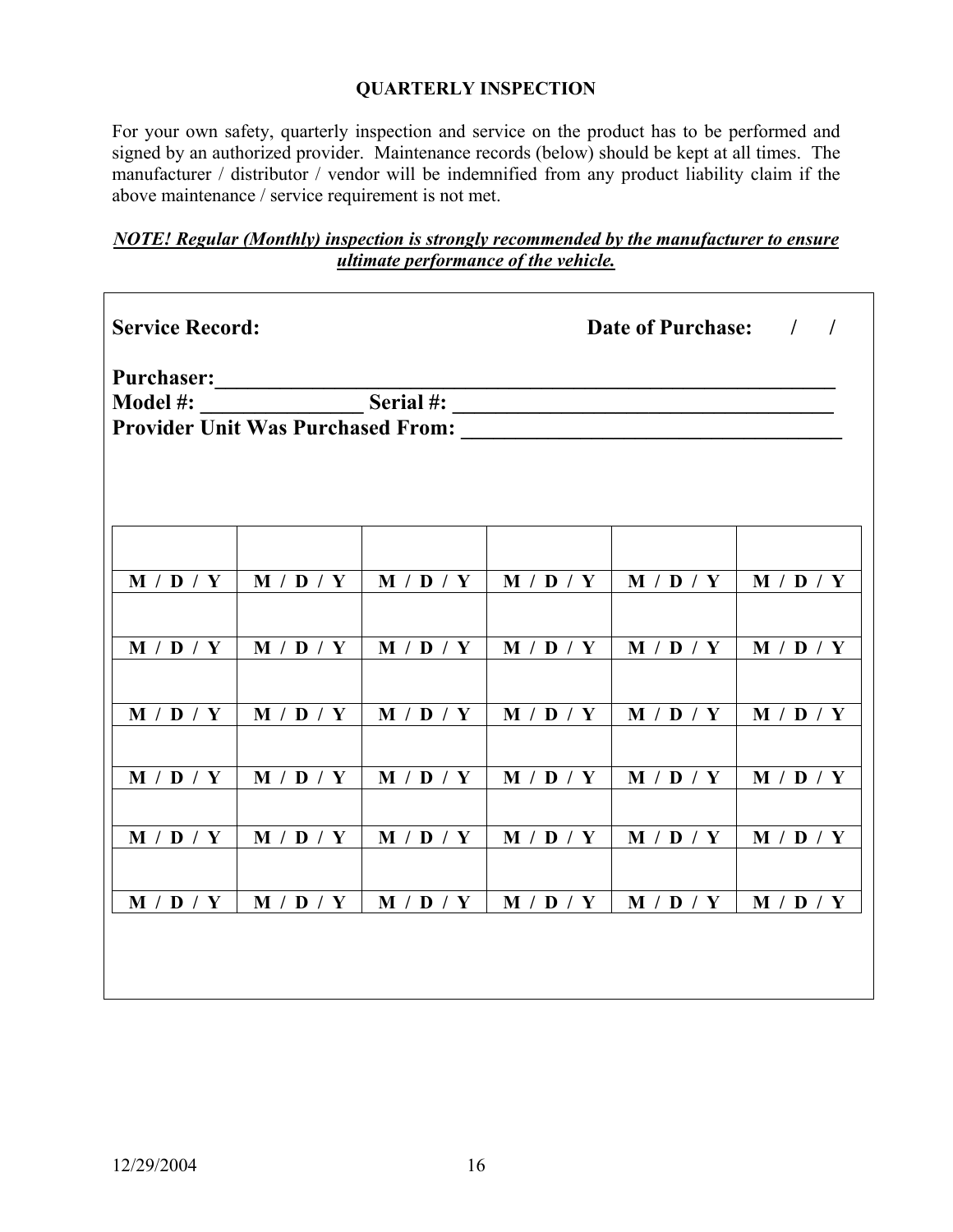## **WARRANTY**

Please refer to warranty information included with unit. Serial No.

#### **DISCLAIMER**

Congratulations on your purchase of the *Shoprider®*

It is not intended to be used by individuals with physical limitations that could prevent the user from operating this unit safely. *Shoprider®* disclaims all responsibility for any personal injury or property damage, which may occur as a result of improper or unsafe use of its products. Mechanical or electrical defects will be dealt with on a contingency liability basis.

The preceding guidelines are intended to assist you in the safe operation of your powered scooter. If you should have any questions about the correct operation of your scooter, please contact your authorized *Shoprider®* provider.

Model No. Serial No.

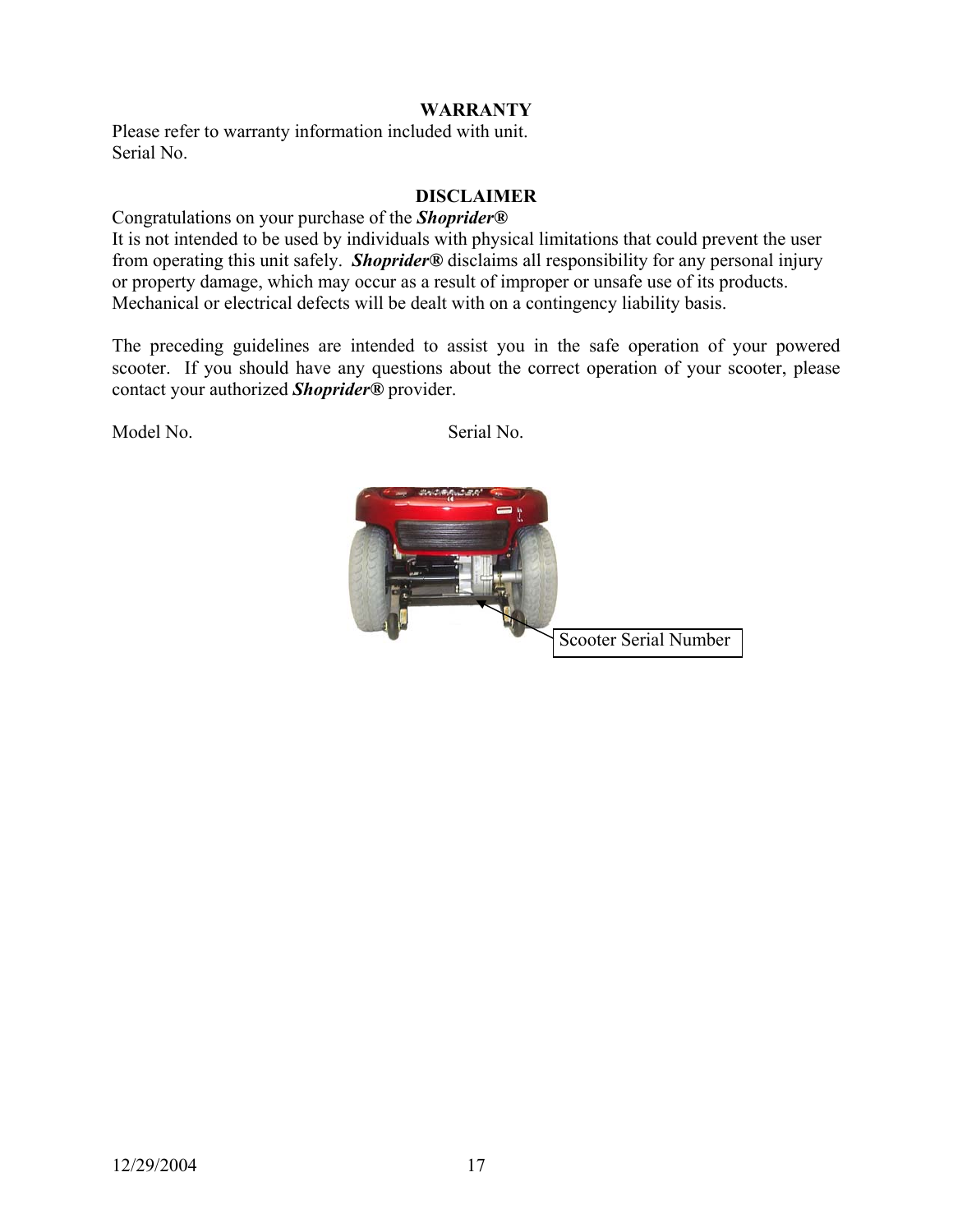**Notes:**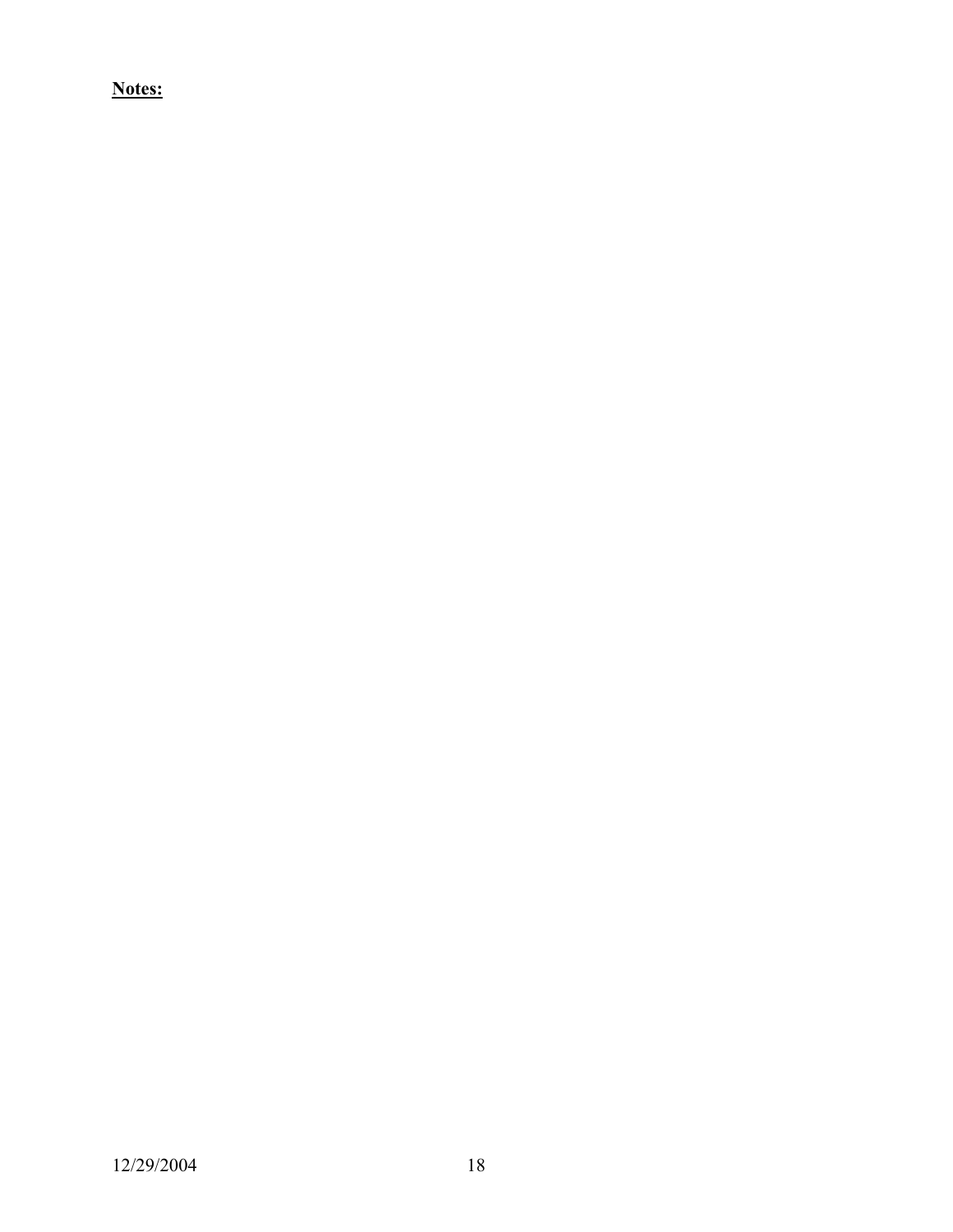**Notes:**